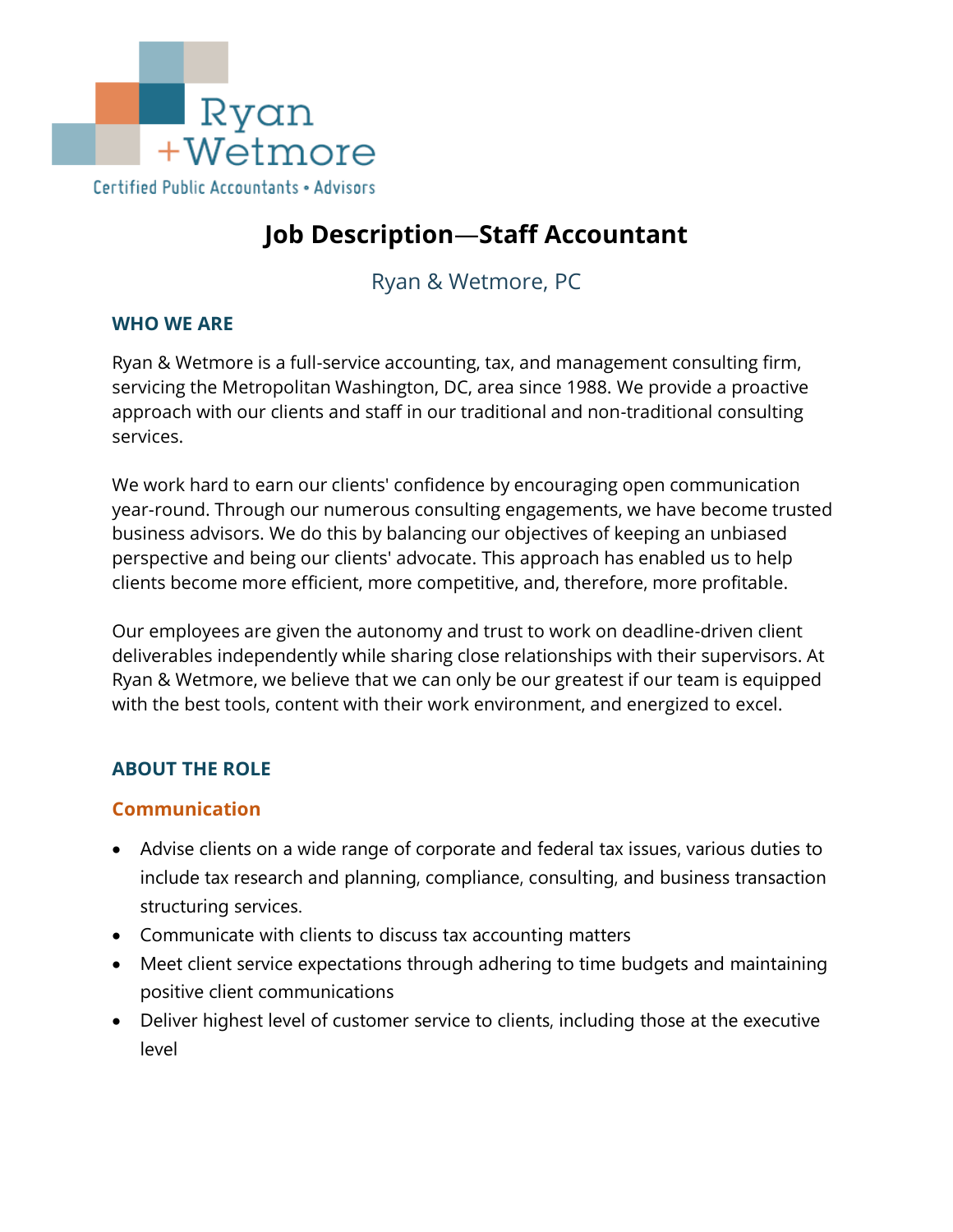• Communicate with client personnel in order to identify and assess existing client accounting processes, internal controls, and compliance with regulatory requirements.

#### **Technical Work**

- Perform audit procedures, over cash, A/R, inventories property and equipment, prepaid, A/P, accrued expenses, debt and general income statement accounts in client financial statements and propose adjusting journal entries when needed.
- Review accounting transactions and consider appropriate application of generally accepted accounting principles.
- Prepare financial statement footnotes (on areas audited) and internal control observations and recommendations.
- Research fundamental issues using online tools.

### **Professional Development**

- Perform other duties as needed on engagements and as assigned by supervisory personnel
- Gain an understanding of Firm policies, procedures, and professional standards through observation and inquiry and adheres to them.
- Demonstrate positive attitude towards Firm and profession.
- Represent the Firm in a favorable and professional manner.
- Develop initiative, interpersonal skills, and practical application of technical knowledge.
- Perform other related duties assigned by immediate supervisor and other Firm management as required.
- Confidentiality of Firm and client information is critical.

#### **ABOUT YOU**

#### **Requirements**

- 0-3 years of experience (Previous hands-on public accounting internship experience is preferred)
- CPA certified or the eligibility to work toward obtaining a CPA license
- Meets the minimum requirements for the CPA exam (e.g., 150 credit hours) before start date of employment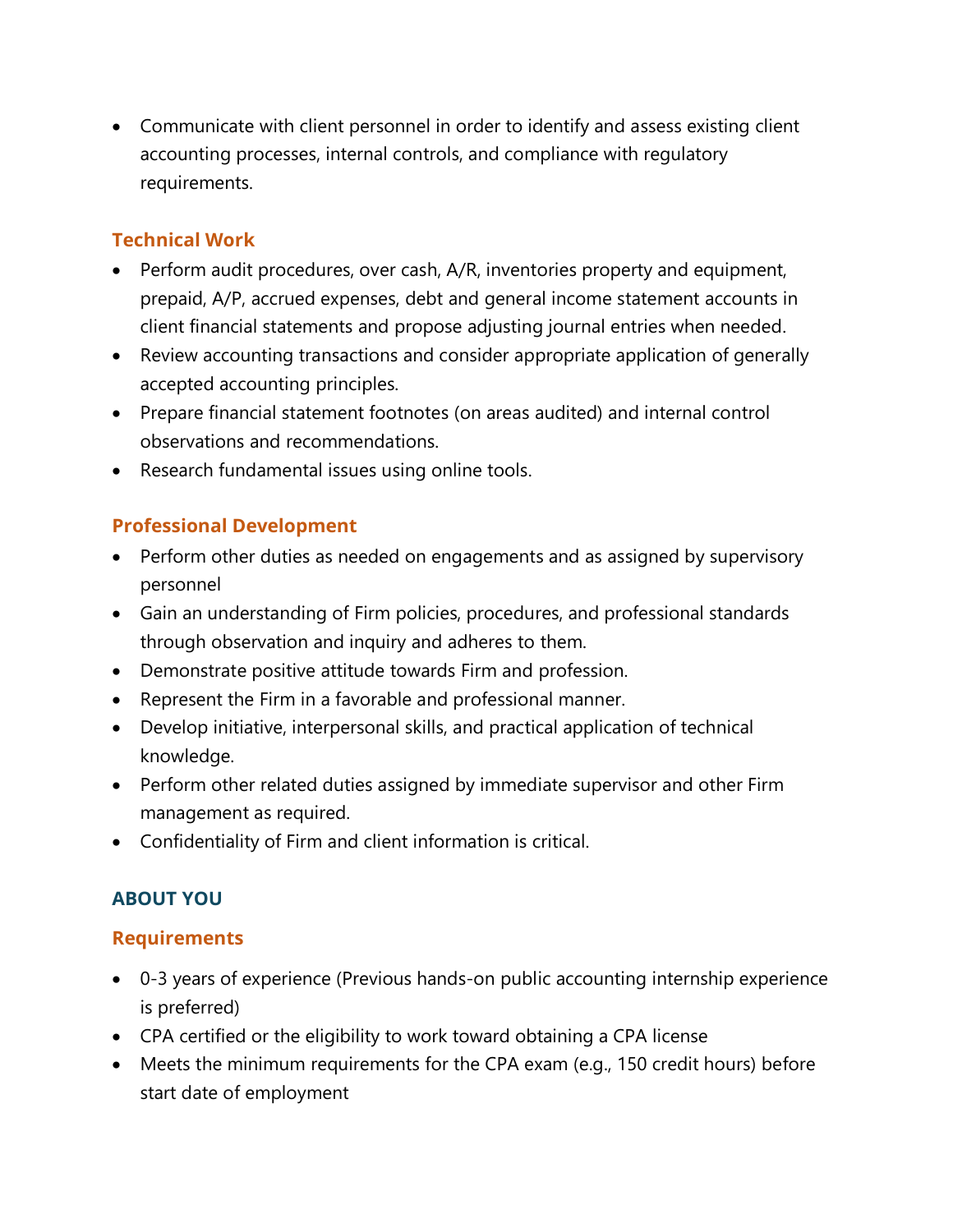- Bachelor's degree in accounting.
- 3.0 cumulative GPA strongly preferred with equal or stronger performance in your major
- Participate in extracurricular activities or prior job experience and demonstration of leadership abilities
- Sharp analytical skills enhanced by a commitment to professional development
- Desire to work closely with Partners and clients to provide exceptional service
- Excellent project management, analytical, interpersonal, oral and written communication skills.
- Ability to function in a team environment and to thrive and adapt in a fast-paced, dynamic environment.
- Integrity, dependability, and trustworthiness.
- Strong skills with general office use software and an ability to adapt to new software applications
- Proficient with personal computers and spreadsheet software programs.
- Frequent same day travel for work at clients' offices using a personal vehicle.
- Able to work moderate overtime throughout the year with heavier overtime required during certain business cycles.

## **Benefits**

- Competitive Salary
- Health, Dental & Life Insurance
- Prescription Drug Plan
- $\bullet$  401(k) Plan
- Dependent Care Plan
- Parking Reimbursement
- SmartBenefits® Program
- 10 Paid Holidays Annually
- 16 days of Paid Time Off PTO (0-5 years of employment)
- 21 days of Paid Time Off PTO (over 5 years of employment)
- Training In-House
- Training through the AICPA, MACPA, VSCPA, GWSCPA
- Summer Fridays-Off Program
- Incentive Time Off Plan for Overtime Hours